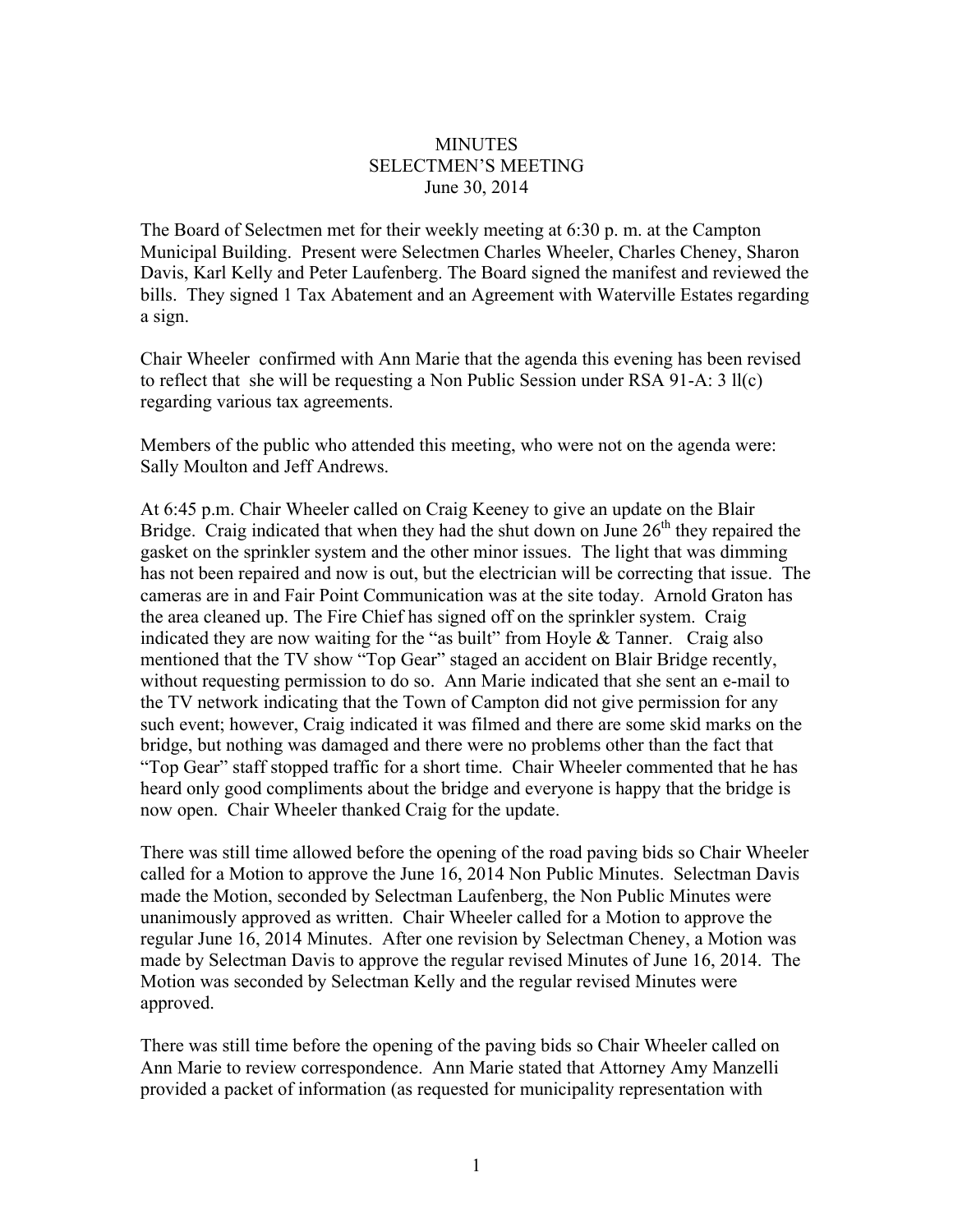respect to the Northern Pass Project) pertaining to the BCM Environmental & Land Law, PLLC and each attorney's bio who is employed at the firm. Ann Marie distributed the packet to the Board. Ann Marie inquired if she could receive the Board's approval to move forward with accepting Amy Manzelli as representation, and in turn, Ann Marie hopes that by the Town of Campton moving forward, it will encourage the other municipalities to do the same. Chair Wheeler indicated he was willing to move forward with Attorney Manzelli; however, at present, he was not agreeing to any specific legal fees. The Board unanimously concurred.

A letter was received from the State of NH Department of Safety reminding the Town that the Town's local hazard mitigation plan which is presently in existence will expire on September 9, 2014. Ann Marie indicated that she e-mail the letter to Kelly Bolger and Fire Chief Dan Defosses. Chair Wheeler suggested Ann Marie keep a close eye on the deadline date.

Ann Marie indicated that Dan Desrosiers emailed her regarding the sale of the Old Town Office, as there is a buyer for the property. Ann Marie informed the Board that the attorney representing the buyer and Attorney Jack McCormack, representing the school, are working together on an issue concerning a discrepancy regarding the parcel size quoted in the deed description.

Ann Marie stated that Arnold M. Graton Associates provided a quote of \$2,500.00 for a nochar penetrant application on the Blair Bridge.

Susan Blake forwarded a letter to the Board (which Ann Marie provided copies to each Board member) pertaining to dog issues and trespassing issues which have been addressed with the Police Department. Selectman Laufenberg suggested a follow-up with Police Chief Warn regarding this issue.

Ann Marie indicated that concerning the "so called" Homan Road status, she asked Karen Rienzo to check the 1856 Town records to see if there was any vote taken pertaining to a Petition recorded in NH Registry of Deeds in Book 4, at Page 121 regarding accepting the road. Karen Rienzo will check with Hannah Joyce regarding this issue.

Ann Marie stated that Tom McGauflin, of McGauflin Group Auctioneers informed her that Corey Smith contacted him regarding a bidders' acknowledgement form that Corey supplied to him, which was prepared by Attorney Scott McGuffin, (Waterville Estates' Attorney). The Town will use their own bidders' agreement provided by Mr. McGauflin for the auction scheduled on 7/11/14 regarding the property at 91 Goose Hollow Road.

At 7:00 p.m. Chair Wheeler announced that the opening of the road paving bids would commence for Winterbrook Road, Pond Road and Beebe River Road. The bids received were from Bryant Paving in Meredith and R & D Paving, Inc. in Franklin. Upon the commencement of the review of the bids it was discovered that one of the bids erroneously had not include Winterbrook Road and the other company's bid was over the Town Highway budget. Because of these issues, the Board agreed that the paving bids